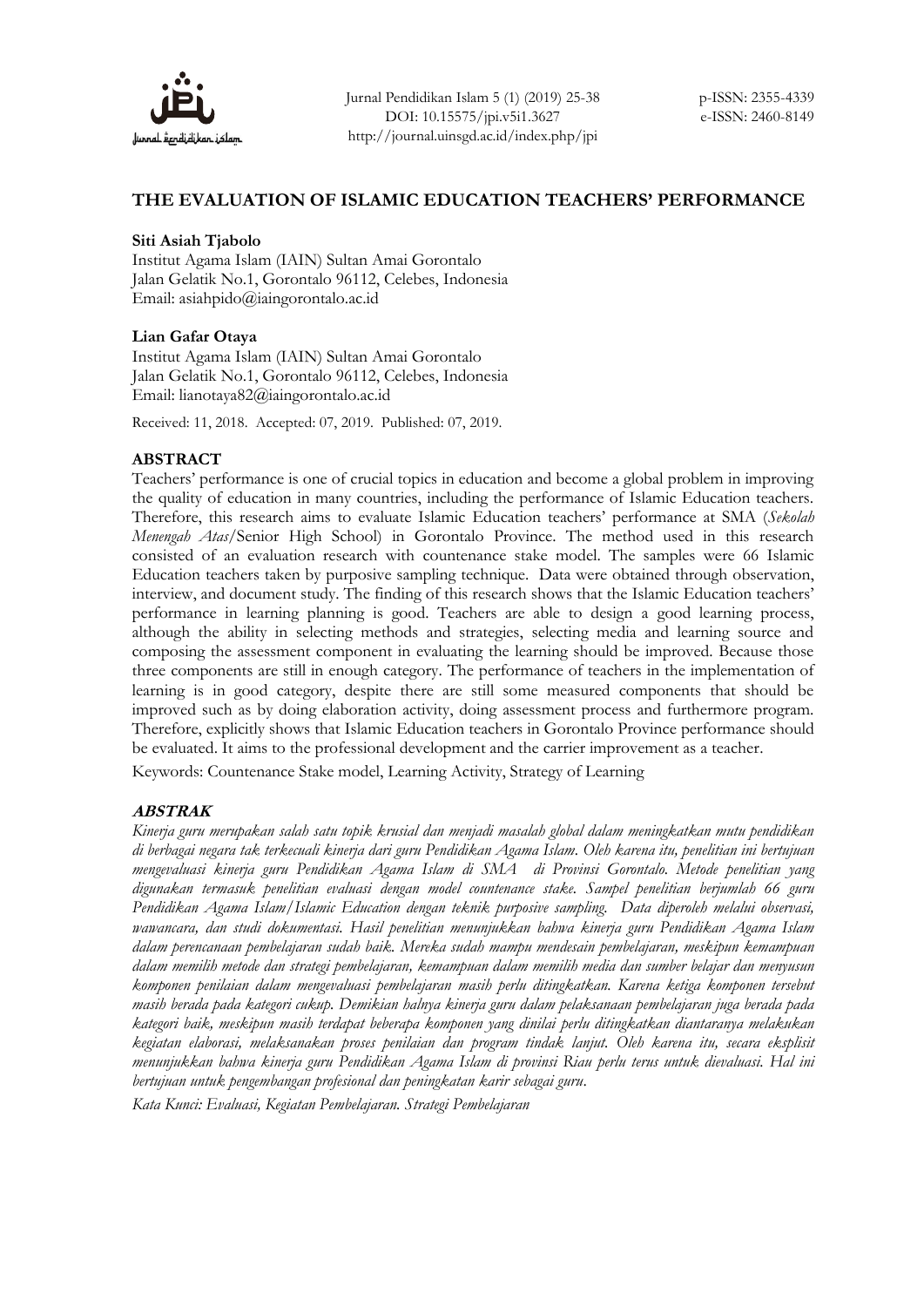# **INTRODUCTION**

Islamic education is often misunderstood as the education specifically in the religion aspects only. Otherwise in the reality, (based on Al-Qur'an and *Sunnah*) provides the education service which is full of knowledge in the modern sciences such as in medical science, genetics, and biology. The concept of Islam about the teaching and learning is not limited only for memorizing Al-Quran and the religious study by the Muslim thinkers [\(Faryadi, 2015\).](#page-12-0) The purpose of the teaching of Islamic education in school is to plant the good values and develop the moral characters of the students. The Islamic education study has determined that teaching a good behaviour is an important component which improves the development of individual potency holistically, balance, and guided, consists on the aspect of knowledge, spiritual, and personal of the students. For helping the students to understand the religious values will depend on the teaching of the teachers [\(Asyafah, 2014\)](#page-11-0). One of the factors which becomes the indicator of success in education and depends on the teaching of teachers reflected through their performances.

The quality of education and performance of students highly depends on the teachers as reflected in the implementation of their duty [\(Akiri, 2013\)](#page-11-1). The performance of teachers is the most important and primary input of the school in the determination of the students' achievement, so the teachers are given the central role in the education [\(Onsomu, 2014\)](#page-13-0). Teacher performance also described the competencies that teachers had and was not only needed in achieving didactic tasks based on the curriculum, but also in developing students' competencies in learning [\(Otaya, et.al,](#page-13-0) 2018) Many researchers in educational sociology argue that the quality of teacher is one of the main predicators of the students' achievement [\(Seebruck, 2015\)](#page-13-1). It shows the important role of teachers in improving the quality of education which is very urgent and important to be conducted through the actualization of the good performance and it should be measured continuously. Some research have found that the performance of teachers is various in influencing the development of many kinds of behaviours and the students' achievement [\(Ruzek, Domina, Conley, Duncan, & Karabenick,](#page-13-2)  [2015\)](#page-13-2). [Blazar and Kraft \(2017\)](#page-12-1) reveal that the theories of learning have emphasized the important roles of students in a learning process. It is relevant to the finding by [Dinama et al.](#page-12-2)  (2016) which found that teachers as the foundation in the implementation of an effective teaching and learning process should have the deep knowledge about the content and pedagogy and also have the adequate assessment skill.

The low teachers' performance is a global phenomenon which cannot be denied by many countries. This issue has called several parties to propose efforts to improve the performance of teachers, such as in New York to improve the teachers' performance by giving salary almost \$3.000 [\(Fryer, 2013\)](#page-12-3). At Texas, to improve teachers performance based on incentive as much \$6.000 which is expected to give influences in the practice of teaching and learning of teachers toward the improvement of learning output of students [\(Springer et al.,](#page-13-3)  [2012\)](#page-13-3). Based on the random research conducted at 34 schools in Chicago, they implement *Teacher Advancement Program* (TAP). In this program, teachers are allowed to accept allowance as much \$6,400, if they give some contributions to the achievement in increasing students' learning output and show good performances [\(Dee & Wyckoff, 2015\)](#page-12-4). Indonesia has done some efforts to improve teachers' performance such as through certification program, in the form of profession' allowance giving for teachers who have obtained education certificate. As mentioned in Constitution of Republic of Indonesia Number 14 Year 2005 about Teacher and Lecturer, it is stated that certification is a process of the giving of education certificate for teachers and lecturers. This program is also an effort from government in realizing good quality of education by improving teachers' competency as appropriate as the standard of teacher profession accompanied by the giving of allowance in order to financially improve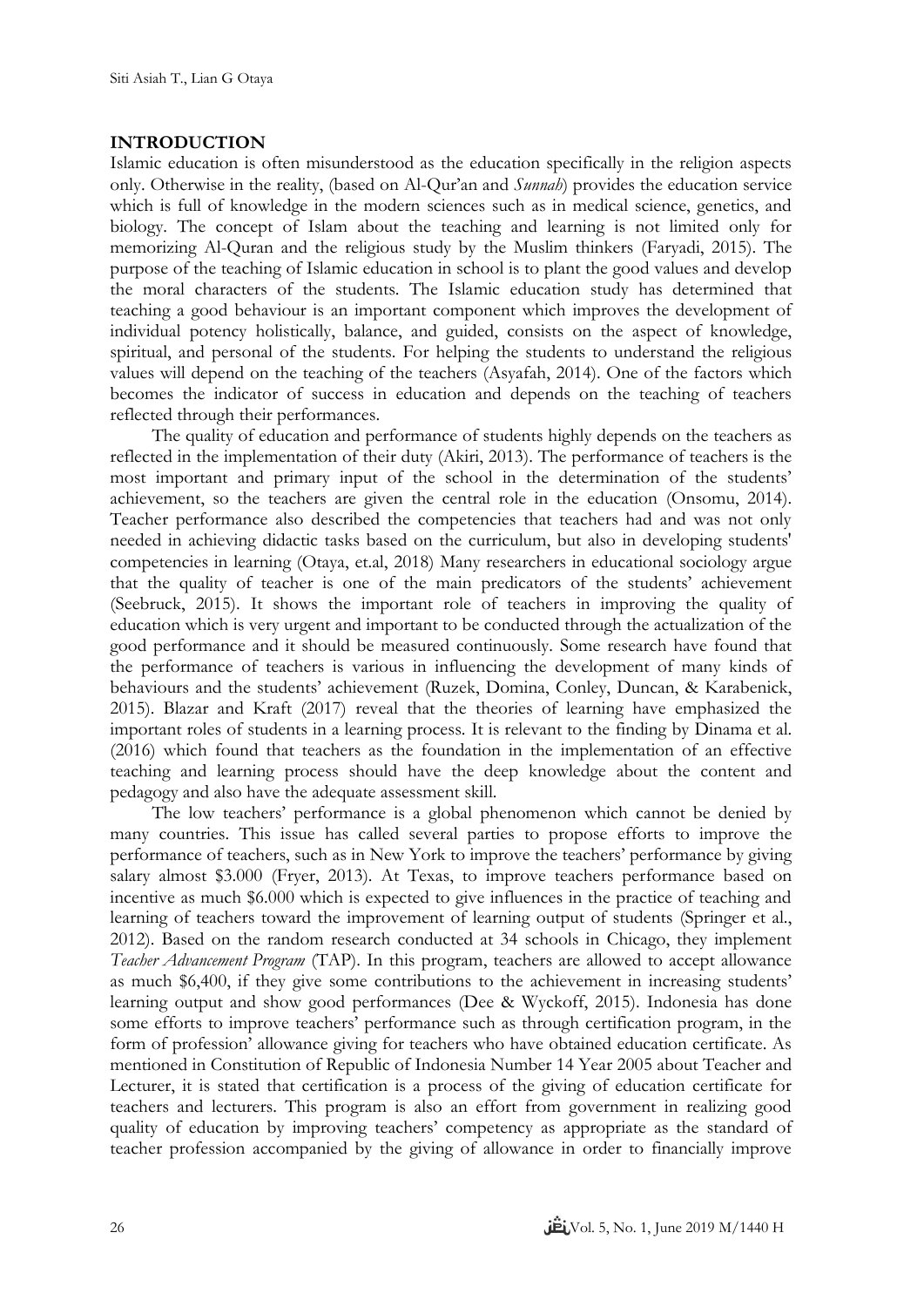teachers' prosperity which is considerably low rather than in the other countries. It is supported by the study conducted by [Chang,](#page-12-5) *et al*. (2013) who states that salary of teachers in Indonesia much lower than the salary in other developing countries such as The Philippine where new teachers in there are paid about 145% of the average income. Meanwhile, in Indonesia, the salary of teachers is only paid about for 40% of the average income per capita. Moreover, according to a report from Education Efficiency Index, Indonesia is included into the group of countries whose appreciation on the performance of teachers was low. This can be seen from the average salary of non-permanent teachers which reaches only about Rp. 300.000 per month (Bhataramedia, 2017). Therefore, the process of profession allowance giving for teachers who have obtained educator certificate Indonesia is seen as an essential thing in financially improving teachers' prosperity which is in the end affects the performance of teachers.

Many researches in Indonesia have studied teachers' performance including the performance of certified teachers such as conducted by [Murwati \(2013\)](#page-13-4) and [Melati \(2013\).](#page-12-6) They state that there are positive effects of the allowance giving towards teachers' performance. Meanwhile, [Khodijah \(2013\)](#page-12-7) states that there is no difference in the performance of teacher after receiving profession allowance (1) in the aspect of learning plan, learning implementation, and assessment. [Wardana \(2013\)](#page-13-5) states that the performance of certified teachers have not showed the good performance. There are some teachers who have not good performance despite have been certified and there are some teachers who have good performance after they received profession allowance. According to [Sukarana, Dantes, and](#page-13-6)  Dantes (2015) there is no significant difference of teachers' performance among certified teachers and non-certified teachers. Moreover, according to [Kartomo and Slameto \(2016\)](#page-12-8) the performance of certified teachers' performance who are in good category consist of the planning of the learning and the learning assessment, meanwhile the component of teachers' performance which are in poor category consist of the implementation of learning and selfdevelopment. [Putra \(2017\)](#page-13-7) founds that there are still some teachers who are certified but still not optimal in doing their duty as a professional teacher, so it affects the students who have no optimal learning outputs.

From the result of the research shows that there is gap between expectation and reality of teachers' performance, despite they have obtained profession allowance but their quality is not too different with non-certified teachers. Therefore, it needs a systematic study which is able to reveal teachers' performance measured and assessed based on specifications or criteria of teachers' competency by evaluating their performance and comparing teachers' performance as what is expected to occur. The result of performance assessment for certification or license is essential to be done by a teacher including for reaching the standard or criterion approved [\(Mardapi, 2017\).](#page-12-9) In this case, teachers who have obtained educator certificate really work professionally, including teachers in the field of Islamic Education teachers. They are formally listed in the professional teacher educator certificate and this certificate is an authority license bearing the title of professional teacher in the field of Islamic Education. Therefore, to improve the performance of Islamic Education teachers in Indonesia for the better future, many things must be evaluated especially in the term of teachers' performance. Thus, this study is necessarily seen and essential to do, including the performance of Islamic Education teachers in Gorontalo Province.

The evaluation of teachers' performance is considered as an important thing to do because with an evaluation will increase the professionalism and the quality of teachers in the learning activities. An evaluation will help teachers to understand their duty better, so teachers can do the learning process more effectively for the improvement of the students and education in general. Besides that, evaluation also can give the valuable suggestion in fulfilling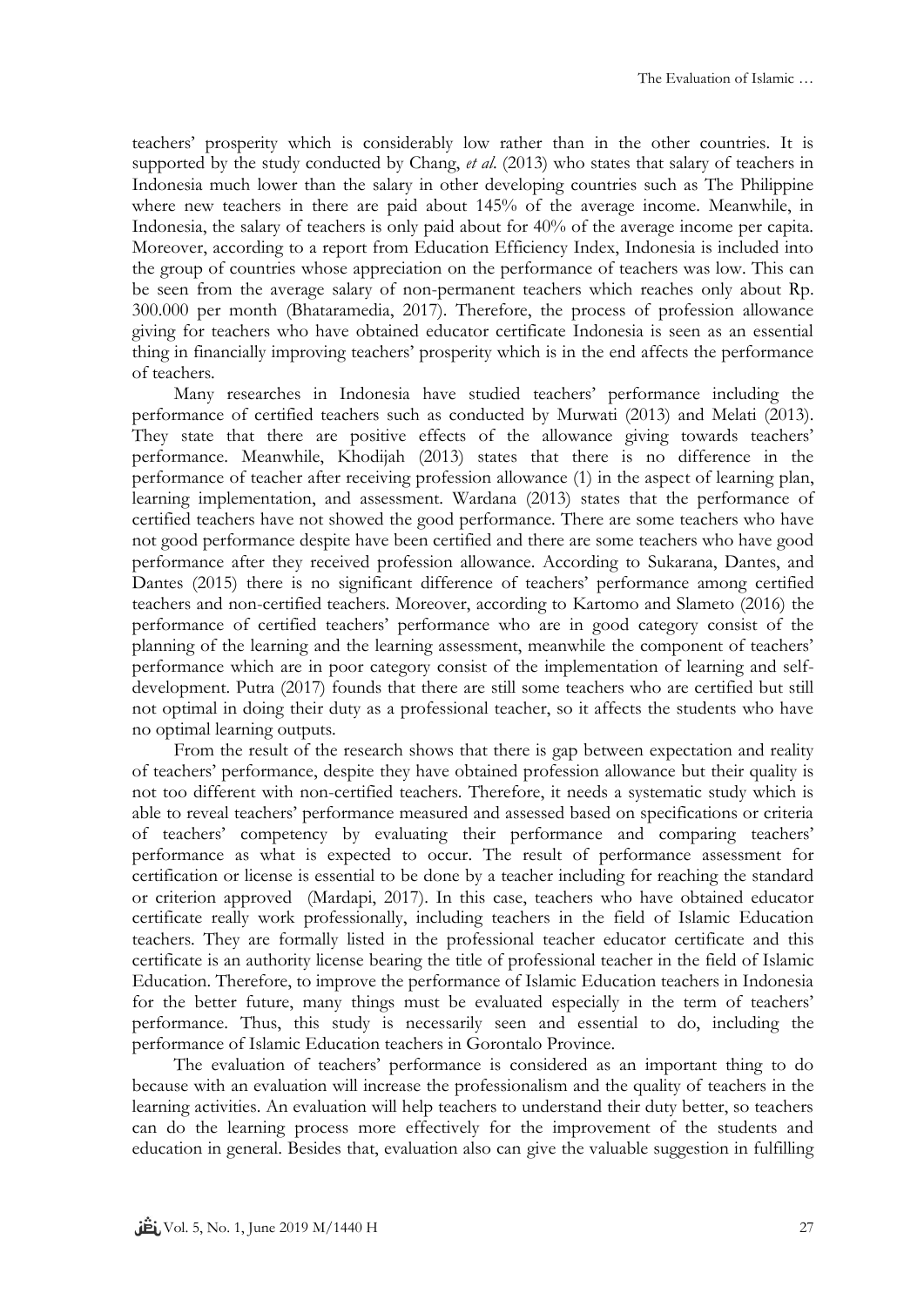teachers' need in the development of their carrier, for example through the exercise in their assignment. An evaluation is not aimed to criticize and to find error, but to reinforce teachers in the constructive understanding to do a self-development which is becoming more professional and finally will improve the education's quality of students. It demands the behavioural changing and the awareness of teachers in assessing themselves continuously. Based on the evaluation result, it is expected to be a mainframe of policy in improving the performance of teachers. For this reason, the author focuses on the Stake evaluation model or the Stake Countenance model with a focus on evaluating the performance of Islamic education teachers in Public Senior High Schools at Gorontalo in the learning planning and the learning implementation, so the research conducted is different from previous research and fulfils the novelty element.

## **METHOD**

This research is an evaluative research using the Stake's Countenance evaluation model approach. According to Wanto (2017) the framework for evaluating the performance of Islamic Education teachers through the Countenance-Stake model starts from collecting data on the early condition (antecedent), real condition (transaction) and result (outcome). After conducting logical, empirical analysis and considering connectivity (contingence) among the early condition, real condition and the result of data then analysed the suitability between what is stated in the purpose with what happens in real terms in the observation activities. This activity is the basis for stepping into the criterion level. The scheme of the Countenance Stake design as shown in Figure 1.



Figure 1. Model Evaluation Countenance Stake.

Based on Figure 1 above shows that the evaluation of the Countenance-Stake model besides making a description matrix and consideration matrix also looking for the contingency and congruence from the data that have been obtained. Both of these concepts are different in their use. Contingency is used to vertically analyse the data, and also looking for compatibility between evaluation component and evaluation component. There are two types of analyses regarding this suitability, they are: logical compatibility and empirical conformity. Contingency consists of logical contingency and empirical contingency. Logical contingency is the result of consideration of the interrelationships / logical compatibility among antecedent, transaction and result as the first consideration that must be taken by researchers which then provides empirical consideration based on data obtained in the field.

The subjects in this study were all Islamic Education teachers at Senior High Schools in Gorontalo Province. Based on the data in 2017, there were 94 Islamic Education teachers consisting of 66 certified teachers and 28 non-certified teachers.

The sample in this study focused on teachers of Islamic Education in High Schools who were certified which consisted of 66 teachers using purposive sampling. The sample of teacher in this study has different characteristics which is divided into male teachers and female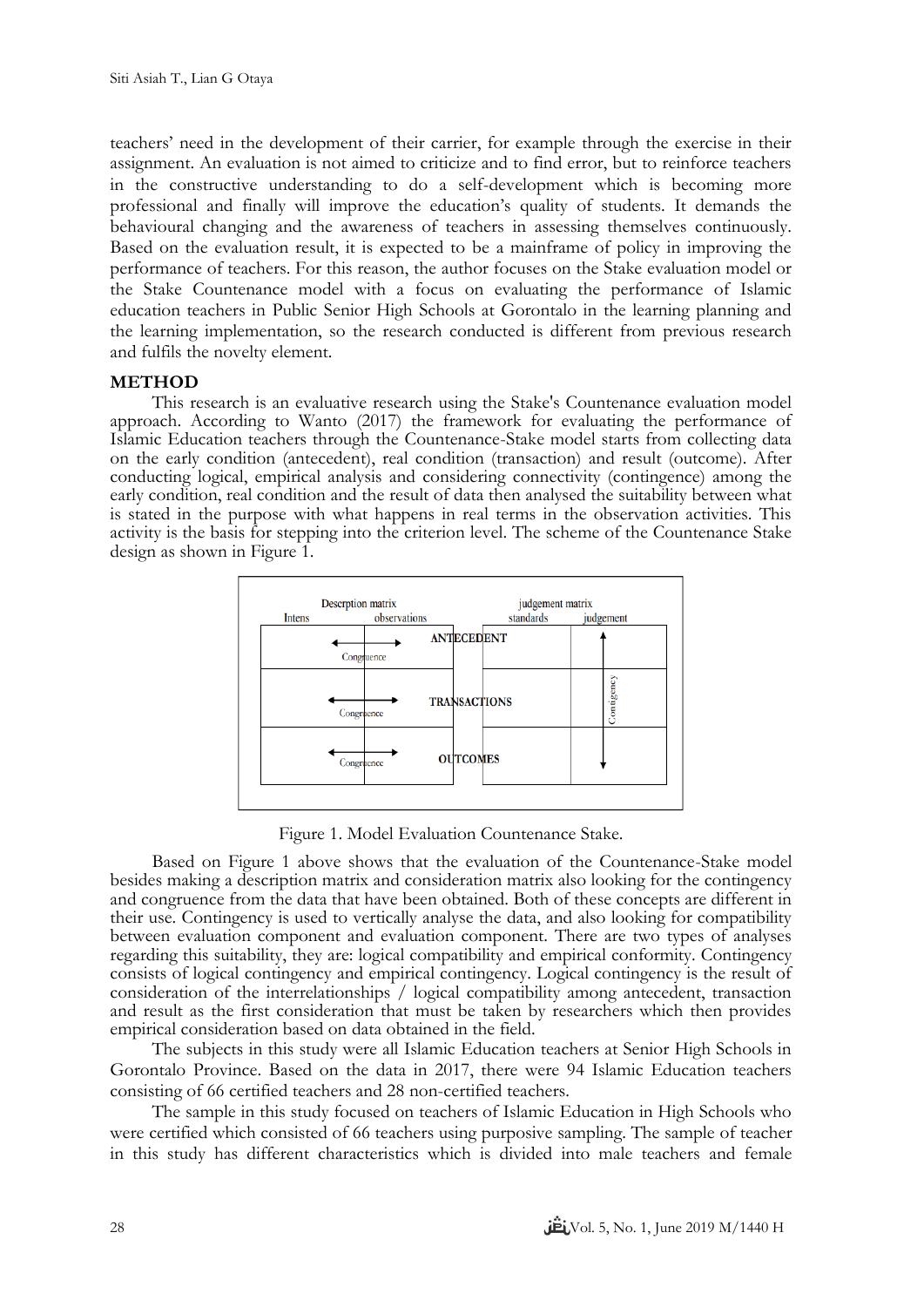teachers with the detail: 45 male teachers (64%) and 21 female teachers (36%). Furthermore, most of them have service period more than 10 years (48%), service period of 5-10 years (43%) and teachers who have service period less than 5 years (9%). This shows that Islamic Education teachers who are certified in Senior High Schools are senior teachers who have a longer working period.

The type of data collected in the study consisted of primary data and secondary data. Primary data is obtained from observations to assess teachers' performance in the implementation of learning, while secondary data is obtained from the document study to assess the learning plan implementations that have been made by the teacher. Both types of data are then processed by confirming the data obtained through interviews as supporting data to complete the findings from the results of observation and study document.

Data analysis in this study was conducted in descriptive qualitative and descriptive statistics. Qualitative data were analyzed by comparing the data from three stages of the Countenance-Stake model, they were: antecedent, transaction and outcome in the description matrix with the standard in the consideration matrix, then finally were concluded. Quantitative data from the assessment of learning implementation plan and the observation of the learning implementation were analyzed descriptively and statistically using the percentage calculation (%) then converted into qualitative form to determine the actual performances of each assessed performance's component.

### **RESULTS AND DISCUSSION**

Evaluating a teacher's performance is a process of determining the level of success of the teacher in conducting the main task of teaching using certain standards. Thus, the evaluation of the performance of Islamic education teachers in this study begins by analysing congruence on antecedent, transaction, and outcome to conduct contingency analysis. The antecedent analysis stage was assessed from the teachers' performance in planning the learning using the APKG-I instrument. Furthermore, the transaction stage is assessed from the teachers' performance in implementing, assessing and evaluating the learning using the APKG-II instrument. While the outcome is assessed from the results of the implementation of learning. The stages of the analysis process are described as follows.

#### **Teachers' Performance in Planning the Learning**

The planning stage in learning activities is the stage that relates to the teacher's ability to master teaching materials. The ability of the teacher can be seen from the way or process of preparing the learning activities conducted by the teacher that is by developing syllabus and lesson plan which are the more detailed and specific description of the syllabus, marked by the presence of components such as: 1) Lesson plan's identity; 2) Competency Standard; 3) Basic competency (KD); 4) Indicator; 5) Learning objective; 6) Learning material; 7) Learning method; 8) step of activity; 9) learning resource; 10) assessment.

For the processing of description matrix data, Stake uses two concepts, they are: contingency and congruence. Both of these concepts differ in their use. Contingency is used to analyse data vertically, looking for compatibility between evaluation component and the evaluation component below. There are two types of analysis regarding this suitability, they are: logical compatibility and empirical conformity.

The results of the recording of objective intensity and descriptive analysis of the actualization of the achievement of the performance of islamic education teachers in Public Senior High Schools in Gorontalo in planning the learning activity is based on objective criteria of evaluation as shown in the following matrix.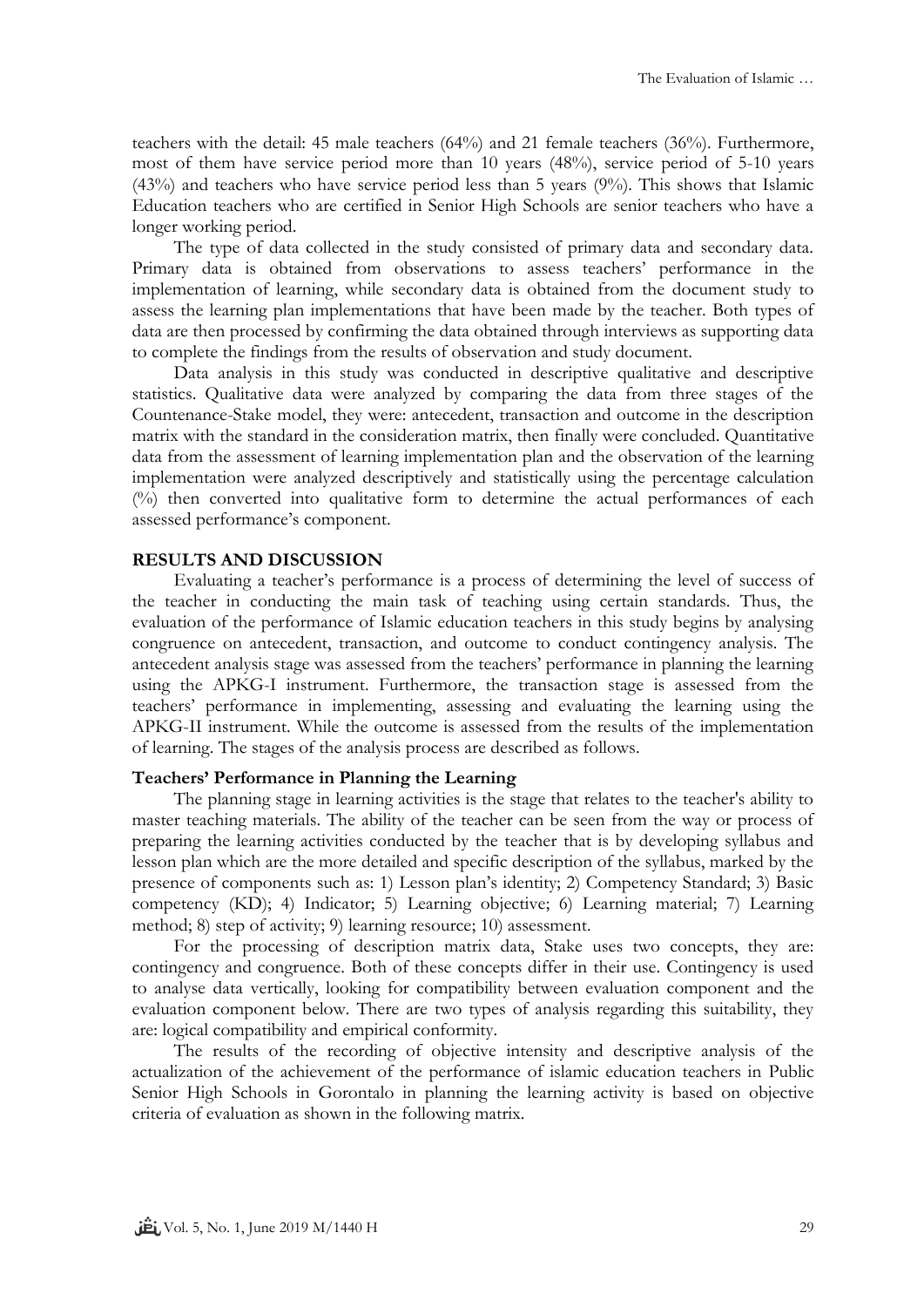|                | Description                                                                                         |                                                                                    | Judgement Matrix                                                                     |                                                                                                                                                               |
|----------------|-----------------------------------------------------------------------------------------------------|------------------------------------------------------------------------------------|--------------------------------------------------------------------------------------|---------------------------------------------------------------------------------------------------------------------------------------------------------------|
| $\rm No$       | Intensity                                                                                           | Observation                                                                        | Evaluation<br>Criteria                                                               | Intensity                                                                                                                                                     |
| 1              | Teacher attaches<br>the Standard<br>Competency                                                      | There are 47<br>teachers or 71%<br>who attaches the<br>standard<br>competency      | Teacher has<br>syllabus and<br>lesson plan                                           | Teacher in attaching the standard<br>competency has an achievement<br>actualization with good qualification                                                   |
| 2              | Teacher attaches<br>the basic<br>competency                                                         | There are 47<br>teachers or 71%<br>who attaches the<br>basic competency            | Teacher can<br>attach the basic<br>competency                                        | Teacher in attaching the basic<br>competency has an achievement<br>actualization with good qualification                                                      |
| $\mathfrak{Z}$ | Teacher<br>formulates the<br>learning indicator                                                     | There are 51<br>teachers or 77%<br>who formulates<br>the learning<br>indicator     | Teacher can<br>formulate the<br>learning indicator                                   | Teacher in formulating the learning<br>indicator has an achievement<br>actualization with good qualification                                                  |
| $\overline{4}$ | Teacher develops<br>the learning<br>Objectives                                                      | There are 50<br>teachers or 75%<br>who develop the<br>learning objectives          | Teacher can<br>develop the<br>learning objective                                     | Teacher in developing the learning<br>objective has an achievement<br>actualization with good qualification                                                   |
| 5              | Teacher chooses<br>the learning<br>material which is<br>appropriate with<br>the subject<br>material | There are 50<br>teachers or 75%<br>who chooses the<br>learning object              | Teacher can<br>choose the<br>learning material<br>as appropriate<br>with the subject | Teacher in choosing the learning<br>material which is appropriate with<br>the subject material has an<br>achievement actualization with good<br>qualification |
| 6              | Teacher chooses<br>the methods/<br>strategy of<br>learning                                          | There are 46<br>teachers or 69%<br>who chooses the<br>learning<br>methods/strategy | Teacher can<br>choose the<br>method/strategy<br>of learning                          | Teacher in choosing the<br>method/strategy of learning has an<br>achievement actualization with<br>sufficient qualification                                   |
|                | Teacher conducts<br>the learning steps                                                              | There are 50<br>teachers or 75%<br>who conduct the<br>material steps               | Teacher can<br>conduct the<br>learning steps                                         | Teacher in conducting the learning<br>steps has an achievement<br>actualization with good qualification                                                       |
| 8              | Teacher uses the<br>media and<br>learning sources                                                   | There are 44<br>teachers or 67%<br>who uses the<br>media and<br>learning source    | Teacher can use<br>the media and<br>learning source                                  | Teacher in using the media and<br>learning source has an achievement<br>actualization with sufficient<br>qualification                                        |
| 9              | Teacher conducts<br>the learning<br>evaluation                                                      | There are 44<br>teachers or 67%<br>who conduct an<br>evaluation of<br>learning     | Teacher can<br>conduct the<br>learning<br>evaluation                                 | Teacher in conducting the learning<br>evaluation has an achievement<br>actualization with sufficient<br>qualification                                         |

Table 1. The Evaluation Result of Teachers' Performance in Planning the Learning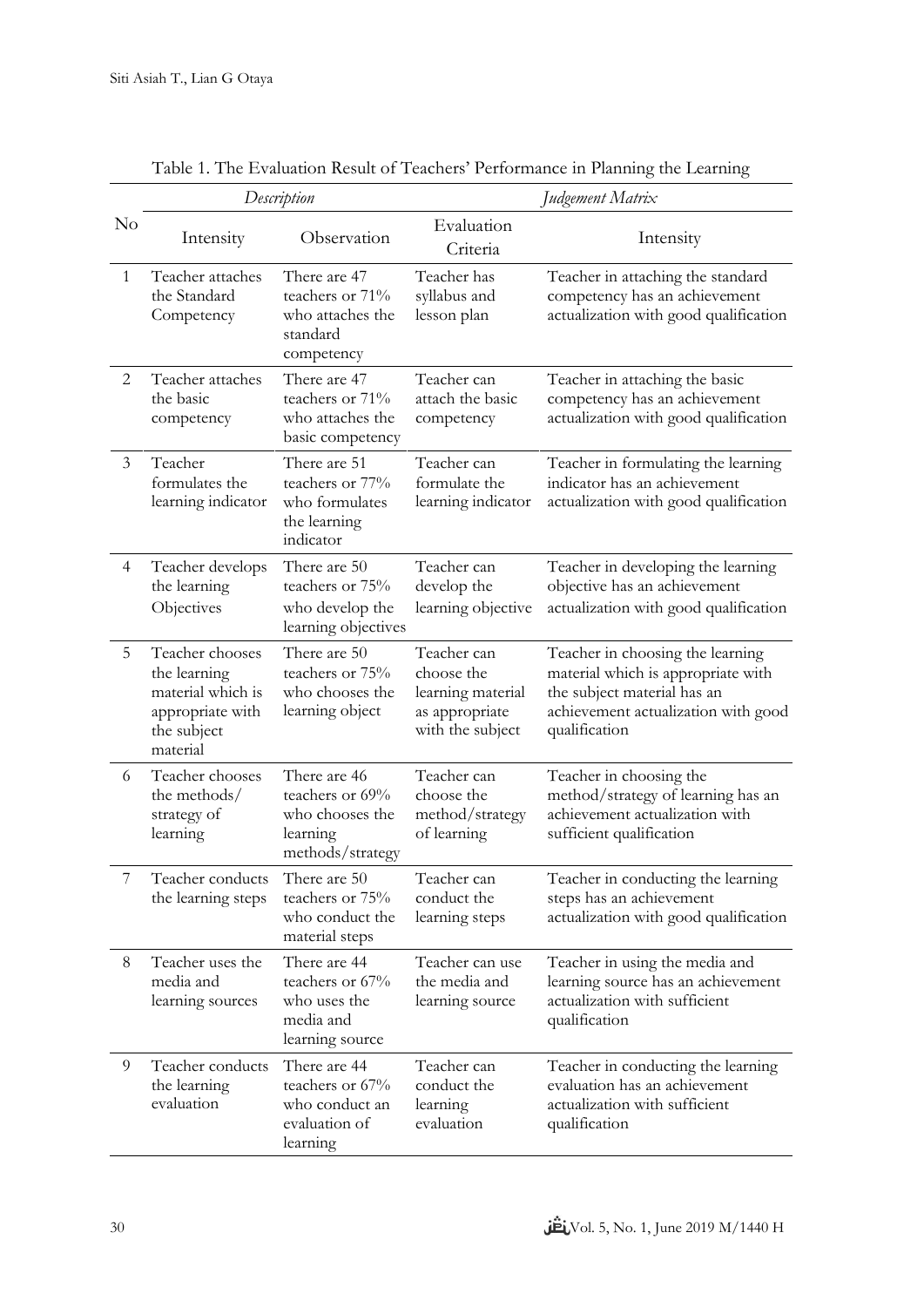Table 1 shows that the antecedent stage of the teacher in planning a learning process is in line in the good category. This shows that although the teacher has good ability in preparing learning plans, teacher still needs to improve the ability to choose learning methods/strategies, choose media and learning resource and also compose assessment components in evaluating a learning according to the material, because the three components are still in the sufficient category. This can be seen in the components of selecting learning methods/strategies from 66 teachers who were assessed, and it was obtained 46 people or 69% of teachers who were able to choose the learning method/strategy and the rest of 20 people or 31% who had not been able to choose the appropriate learning method/strategy. In selecting media and learning resources, there are 44 people or 67% who have used media and learning resources and the rest of 22 people or 33% who have not used media and learning resources that support the learning process in the class. Furthermore, in the learning evaluation components, there were still 22 people or 33% who had not completed their learning plans with assessment instruments that were appropriate with the material and accompanied by assessment rubrics. Those findings indicate that the performance of Islamic Education teachers although in learning planning is good, which means that Islamic Education teachers have been able to design learning but there still needs many improvements, especially in selecting appropriate learning methods/strategies, selecting media and learning resources and compile assessment components in evaluating the learning.

The result of the research is supported by the result of the interview with an Islamic education teacher at Gorontalo's Public Senior High School who explaining that before entering school in the new school year, all teachers must be prepared with all learning tools that have been made by themselves, consisting of annual programs, semester programs, effective weekend analysis, syllabus, lesson plan, and minimum passing grade criteria (KKM). Those things are the learning tools that must be prepared by the teacher before the teaching activity. The preparation of the learning device is conducted by paying attention to the education calendar, competency standard and basic competency.

The observation of the author on the written document belongs to an Islamic education teacher in the Public Senior High School at Gorontalo found that the learning device is complete and appropriate with the standard of learning tool in the curriculum, even though currently it still use KTSP curriculum. The researcher views that the Islamic education teachers in the Public Senior High Schools have implemented the development of learning indicator which is still adjusted to the needs of students by still referring to the standard of competence and basic competency that have been nationally developed by BSNP. The ability to develop learning indicators is supported by his educational background which has achieved a master's degree in one of the higher education institutions and his perseverance in participating in various teacher trainings at the regency level or province level.

The same thing was stated by one of the other Islamic education teachers at a Public Senior High School at Gorontalo, explaining that the curriculum document was guidance for teachers in arranging learning tools and conducting the learning process, because the curriculum only contained the outlines. Then the teachers' creativity is required to describe it in the form of a lesson plan. Looking carefully at the findings above, the author captures a message that how hard the responsibility of a teacher is. Teachers are required to demonstrate his professionalism in teaching, educating and must be orderly in administration. However, for teachers who do not want to bother with the preparation of learning devices, they simply can copy and paste from the teacher's lesson plan from another school by changing the name of the teacher, the name of the principal and the name of the school.

The observation of the author on learning devices belong to Islamic education teachers in the Public Senior High School at Gorontalo are sufficient to meet the expected standard of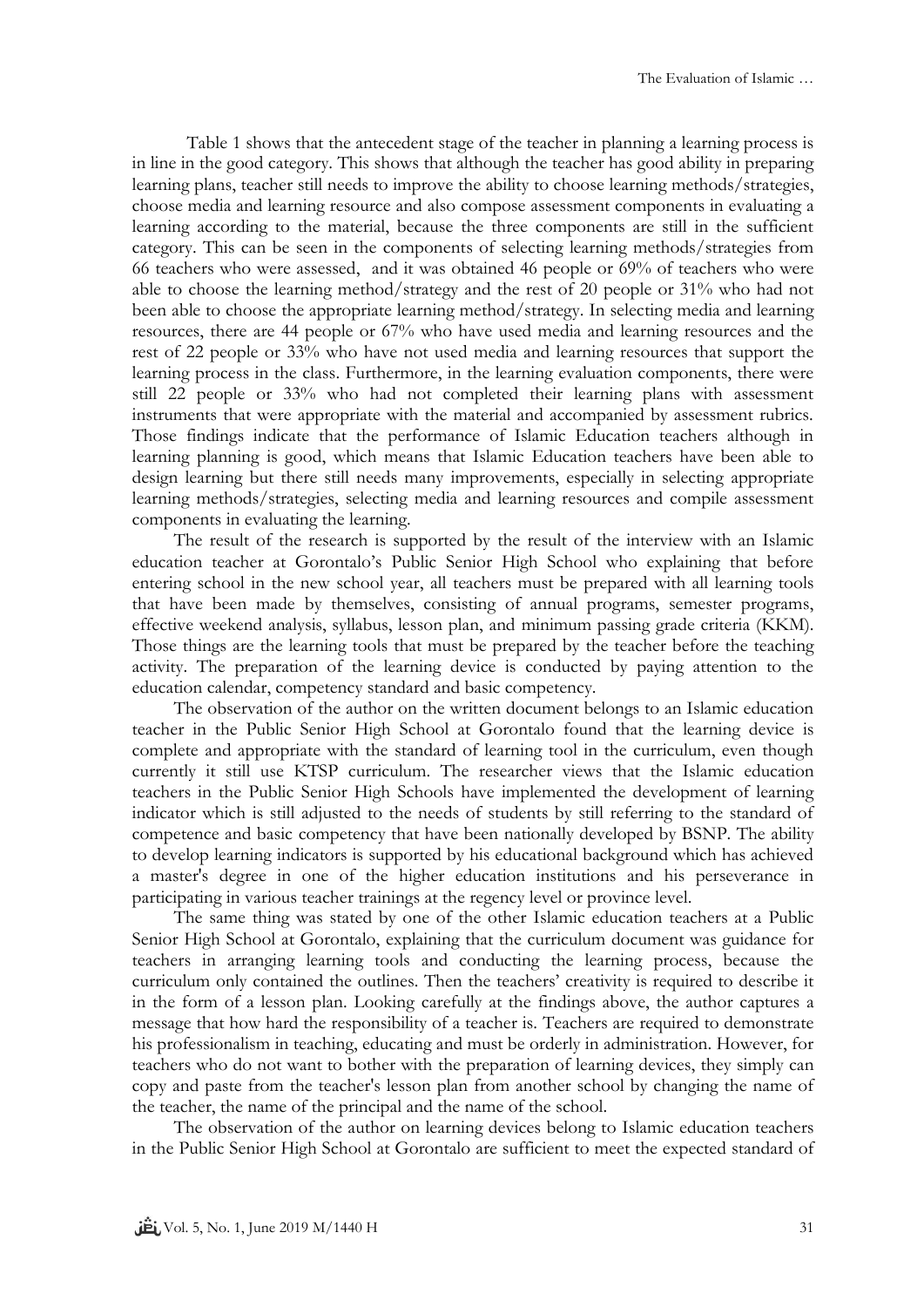development of learning devices because the learning indicator begins to be developed as the needs of students faced in the classroom. All teachers in schools have completed their learning devices in the form of syllabus, lesson plan, annual program, semester program, effective week analysis, and minimum passing grade criteria (KKM) after they have passed the teacher certification program. Although the learning device is complete but after further observation on the plan for implementing the learning, it was found that in the preparation of the lesson plan compiled from several basic competencies which should be according to the rules in the preparation of the lesson plans which are arranged in each basic competency and not a compilation of basic competency. Based on the result of the document study on all learning devices made by 66 teachers who were sampled using the documentation guideline, the result showed that in preparing the learning, the teacher developed an annual program, semester program analysis, semester program, syllabus, lesson plan, and daily test result analysis. The data obtained from the results of researchers' research documentation on learning planning in this study include: Annual Programs, Semester Programs, KKM Analysis, Syllabus, and Lesson Plan.

# **Teachers' Performance in the Implementation of Learning Activity**

Learning activities in the classroom are the core of the implementation of education which is characterized by the existence of the classroom management activity, the use of media and learning resource, and the use of method and the learning strategy until the implementation of the learning assessment. All these tasks are the duties and responsibilities of the teacher which in the implementation optimally requires the teachers' ability. Furthermore, the recording result of objectivity intensity and descriptive analysis of teachers' performance achievement actualization in the implementation of the learning activity based on the evaluation objective criteria as shown in the table below:

|                | Description                                                                  |                                                                                                              | Judgement Matrix                                                                           |                                                                                                                                                    |
|----------------|------------------------------------------------------------------------------|--------------------------------------------------------------------------------------------------------------|--------------------------------------------------------------------------------------------|----------------------------------------------------------------------------------------------------------------------------------------------------|
| $\rm No$       | Intensity                                                                    | Observation                                                                                                  | Evaluation<br>Criteria                                                                     | Intensity                                                                                                                                          |
| $\mathbf{1}$   | Teacher does the<br>learning opening<br>activity                             | There are 53<br>teachers or 80%<br>who do the opening<br>in the learning<br>activity                         | Teacher can do the<br>opening in the<br>learning activity                                  | Teacher do the opening of the learning<br>activity which has an achievement<br>actualization with the good qualification                           |
| $\mathfrak{D}$ | Teacher does the<br>elaboration activity<br>in the main part of<br>learning  | There are 43<br>teachers or 65%<br>who do the<br>elaboration activity<br>at the main part of<br>learning     | Teacher can do the<br>elaboration activity<br>in the main part of<br>learning              | Teacher do the elaboration activity in<br>the main part of learning which has an<br>achievement actualization with the<br>sufficient qualification |
| 3              | Teacher does the<br>exploration activity<br>in the main part of<br>learning  | There are 51<br>teachers or 77%<br>who do the<br>exploration activity<br>in the main part of<br>the learning | Teacher can do the<br>exploration activity<br>in the main part of<br>learning              | Teacher do the exploration activity in<br>the main part of learning which has an<br>achievement actualization with the<br>good qualification       |
|                | Teacher does the<br>confirmation<br>activity in the main<br>part of learning | There are 48<br>teachers or 73%<br>who do the<br>confirmation<br>activity in the main<br>part of learning    | Teacher can do<br>confirmation<br>activity in the main<br>part of the learning<br>activity | Teacher do the confirmation activity in<br>the main part of learning which has an<br>achievement actualization with the<br>good qualification      |

Table 2. The Evaluation Result of Teachers' Performance in the Implementation of Learning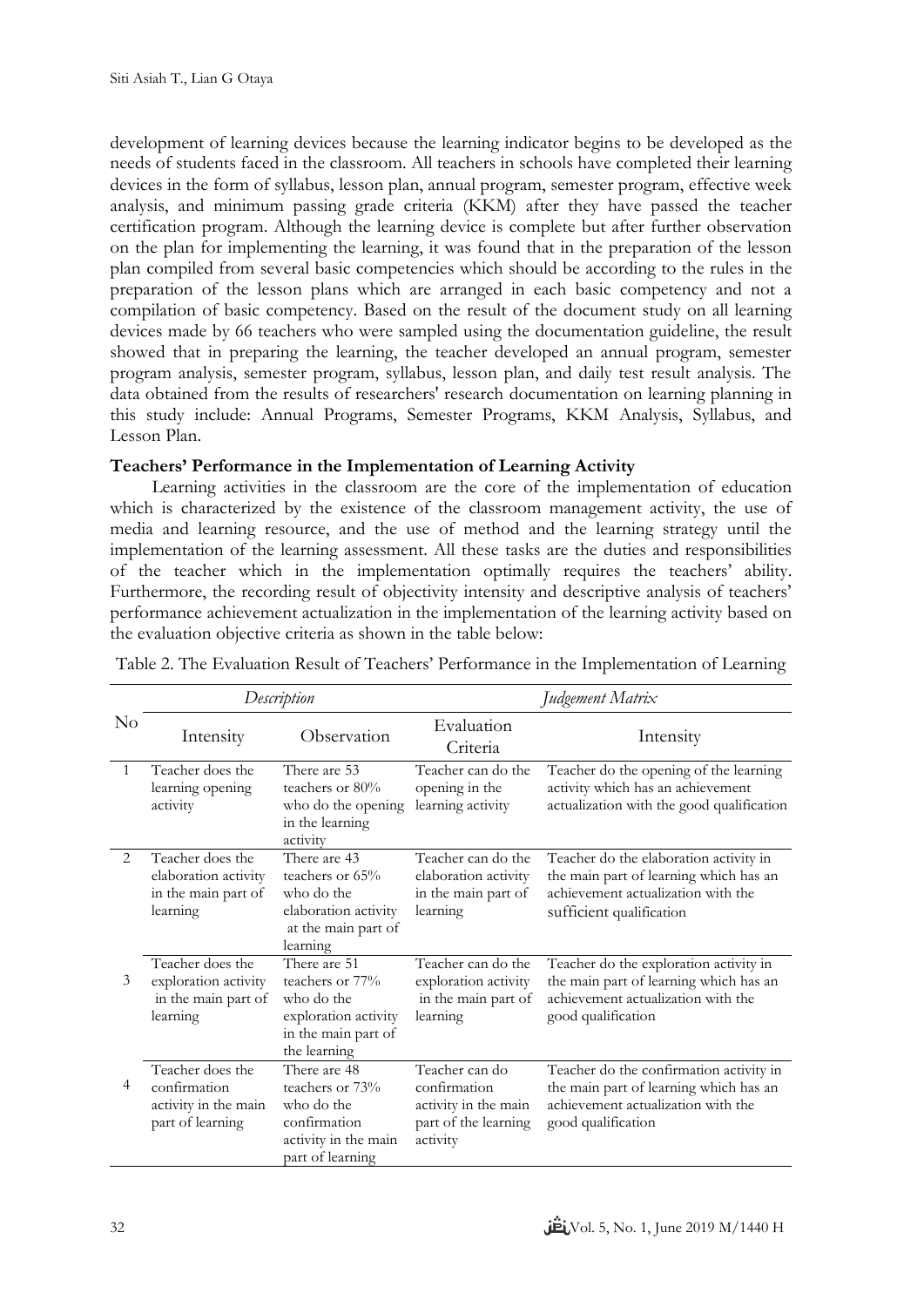|    | Description                                             |                                                                                      | Judgement Matrix                                          |                                                                                                                             |
|----|---------------------------------------------------------|--------------------------------------------------------------------------------------|-----------------------------------------------------------|-----------------------------------------------------------------------------------------------------------------------------|
| No | Intensity                                               | Observation                                                                          | Evaluation<br>Criteria                                    | Intensity                                                                                                                   |
| 5  | Teacher does the<br>closing of the<br>learning activity | There are 52<br>teachers or 79%<br>who do the closing<br>in the learning<br>activity | Teacher can do the<br>closing in the<br>learning activity | Teacher do the closing of the learning<br>activity which has an achievement<br>actualization with the good<br>qualification |
| 6  | Teacher formulates<br>the instrument                    | There are 40<br>teachers or $60\%$<br>who formulate the<br>instrument                | Teacher can<br>formulate the<br>instrument                | Teacher formulates the instrument<br>which has an achievement<br>actualization with the sufficient.<br>qualification        |
|    | Teacher does the<br>assessing process                   | There are 40<br>teachers or $60\%$<br>who do the<br>assessment process               | Teacher can do the<br>assessment process                  | Teacher conducts the assessment<br>process which has an achievement<br>actualization with the sufficient<br>qualification   |
| 8  | Teacher does the<br>follow up program                   | There are 41<br>teachers or 62%<br>who conduct the<br>follow up program              | Teacher can do the<br>follow up program                   | Teacher conducts the follow up<br>program which has an achievement<br>actualization with the sufficient<br>qualification    |

Table 2 shows that the stage of transaction of Islamic Education teachers in conducting the learning process is in good category and also including the components of activities such as: opening lesson, conducting exploration at the core learning activities, conducting confirmation activities at the core of learning, closing learning activities. Although there are still some components assessed in the implementation of learning, it is in the sufficient category including the conducting of elaboration activities, the conducting of the assessment process and follow-up program.

Based on the result of the performance evaluation of Islamic education teachers in the implementation of learning, most of the teachers have conducted the learning well. It can be explained that of the four components observed related to the implementation of learning conducted by Islamic education teachers in Public Senior High School, the average is in good qualification. This shows that Islamic education teachers in conducting learning do some activities such as opening the lesson, elaborating the learning activity, exploring the learning activity, confirming the learning activity, closing the learning activity and conducting a learning assessment carefully. However, from the data above, the teacher in confirming learning activity is good but not maximal, it is caused by the planned time allocation, as well as in compiling instruments, because often the teacher in preparing questions is not based on the instrument outline which is appropriate with the competency standard and basic competency. Based on the results of the process (transaction) that has been described above, then it affects the student learning outcomes, which was obtained from 39 students taken from 20 students of Public Senior High School 1 and 19 students from Public Senior High School 3 reached 75. So the learning outcome achieved by the students were in the high category/well.

Based on this, it can be concluded that the Countenance-Stake model framework starts from the researcher collecting data about the data needed in the performance evaluation of Islamic education teachers, both related to the initial condition (antecedent), real condition (transaction) and result (outcome). After conducting a logical and empirical analysis and considering the connectivity aspect (contingence) between the initial condition (antecedent), real condition (transactions) and the result (outcome) of data which is then analysed the suitability between what is stated in the goal with what happens in the real term in the observation activity. This activity is the basis for stepping into the criterion level category. The result in evaluating the performance of Islamic education teachers in planning learning are in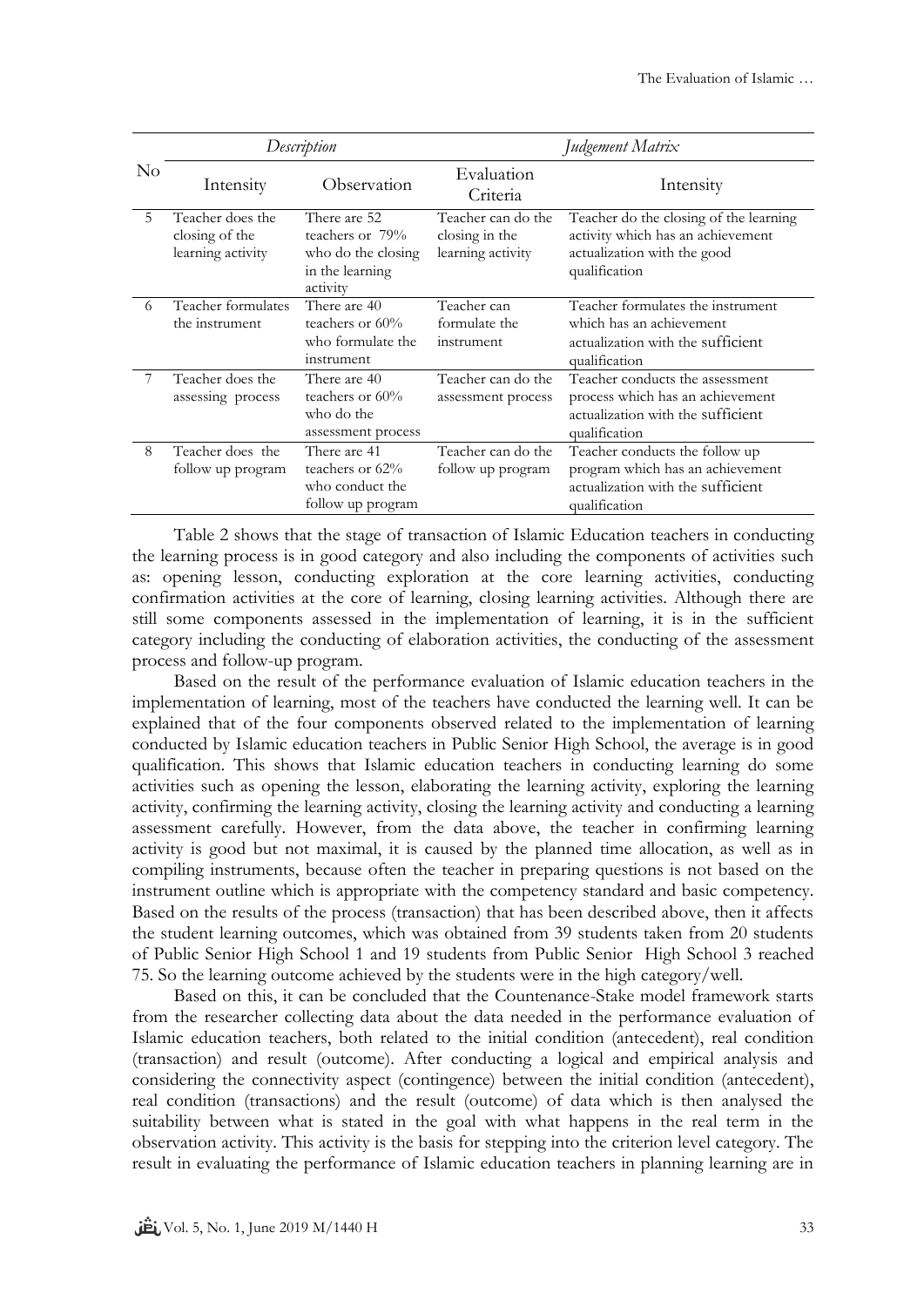good qualification according to the evaluation criteria with the details: 1) teacher in attaching the standard competency; 2) teacher in attaching the basic competency; 3) teacher in formulating the learning indicator; 4) teacher in developing the learning objective; 5) teacher in choosing the learning material which is appropriate with the subject material; 6) teacher in conducting the learning steps. The result of evaluating the performance of Islamic education teachers in the implementation of learning are well qualified according to the evaluation criteria. It can be seen from the components of learning implementation observed that there were: 1) teacher do the opening of the learning activity which; 2) teacher do the exploration activity in the main part of learning which; 3) teacher do the confirmation activity in the main part of learning which; 4) teacher do the closing of the learning activity which.

The performance evaluation of Islamic education teachers is classified as good from the dimension evaluated using the Countenance Stake model both in learning planning and learning implementation. In the Countenance-Stake model, besides working on the description matrix and consideration matrix, it also looks for contingency and congruence from the data that has been obtained. Contingency consists of logical contingency and empirical contingency. Logical contingency is the result of evaluators/researchers' consideration of the relevance/logical compatibility between antecedents, and transactions and results as the first consideration that researchers must take, which then provides empirical considerations based on data obtained in the field. Even though the teachers' performance has been classified as good, there is still a need for an increase in the implementation of learning, especially if the teacher prepares a learning design for enrichment and remedial, utilizes input from students and reflects it to improve the learning by providing additional material, or remedial learning. This is by [Loeb, Miller, and Wyckoff \(2015\)](#page-12-10) is considered as an important thing because in making a learning decision can be more beneficial for students if the steps in the learning process are conducted effectively.

This finding still has some limitations, because it only evaluates a small part of teacher performance and it is only focused on Islamic education teachers in Public Senior High School, so that further research is needed to find determinants that can improve the performance of Islamic education teachers, so that the policies taken are targeted within improving teacher performance is even better, such as the need for incentive observation in the classroom by supervisors as a technique to assess teacher success in teaching in class to identify the strengths and problems faced by teachers. This is in line with the research of [Cohen and Goldhaber \(2016\)](#page-12-11) that the need for research focuses more on observation as a measure of teacher performance. Class observations are universally used to assess teacher performance, especially in the consequential evaluation system.

There are the needs to be strict and binding policy formulation in improving teachers' performance. This is important to be noted because there are still many teachers whose performance is below the average, even many teachers only do their duties and responsibilities on a routine basis, without any effort to develop their creativity in a better direction. This finding is supported by [Atteberry, Loeb, and Wyckoff \(2015\)](#page-12-12) which suggested that there should be an official policy that binds the measurement of teachers' performance. It is also worthed to mention that most of the regions tend to have different systems to improve the performance of their teachers. Systems and rules are seen as an important fortress against politicization, ethnic favoritism and nepotism in employing and supporting teachers' professionalism [\(Duflo, Dupas, & Kremer, 2015\)](#page-12-13). Besides that, it is also necessary to examine the differences in the giving of performance-based incentives to differentiate teacher performance when there are significant differences. Other efforts include the giving of bonuses or gifts to the outstanding teachers [\(Dee & Wyckoff, 2015\)](#page-12-4).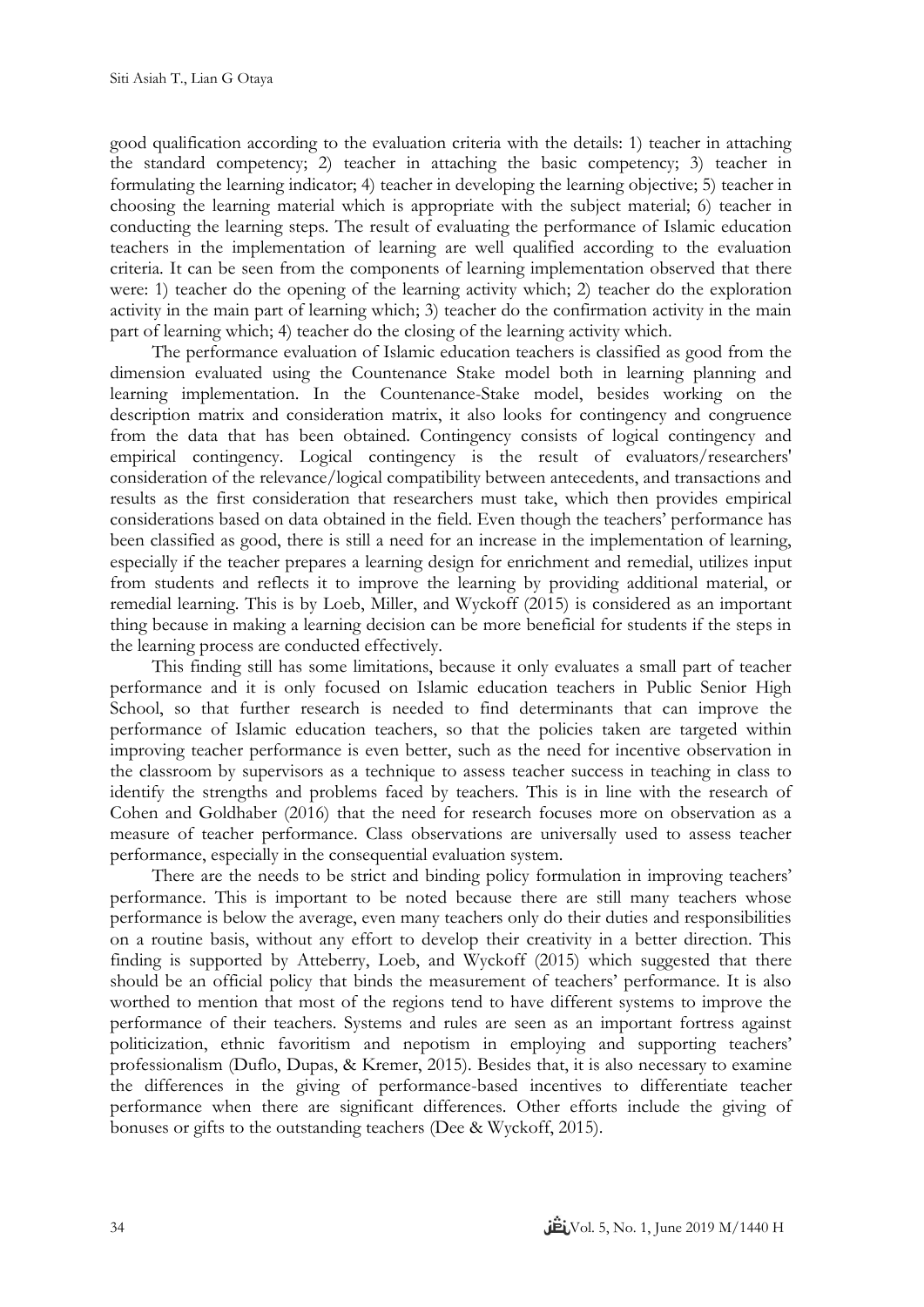Effective evaluation is about "people, not program." In contrary, the government policy model is based on the authority and the step that are promoted as the objective, such as the ranking of the observation and the value of students, determine the effectiveness of teachers' performance assessments [\(Derrington, 2016\)](#page-12-14). Teachers' success can be maintained if they are satisfied with their work, because job satisfaction causes them to have superior performance levels and only teachers who perform well are able to provide quality education for their students [\(Tehseen & Hadi, 2015\)](#page-13-8). [Ali, Dahie, and Ali \(2016\)](#page-11-2) found that there are three dimensions of teacher job satisfaction such as gift, autonomy and social benefit found to be positively correlated with motivation, such as: working environment, cooperation and facilitation. Besides that, it was also found that school performance was related to other variables, which are also significant in influencing teachers' performance. [\(Burkhauser \(2017\)\)](#page-12-15) found that the level of teachers' performance depends on the school environment and the headmaster who leads the school.

Noticing that the findings are supported by several related studies, it explicitly shows that teachers' performance needs to be continuously assessed. It means that professional development and career advancement as a teacher should also be improved. First, professional development aims: 1) to identify the strengths and needs of teacher competencies, 2) to plan sustainable professional development programs, 3) to ensure that teachers can conduct their duties and responsibilities as professional teachers. Second, career advancement aims: 1) as a basis for calculating teacher credit numbers every year, 2) helping teachers to identify their career improvement needs. Therefore, the assessment of teacher performance needs to be continuously improved and improved on the assessment system. The focus of assessment is the part to evaluate learning teacher success, this is in line with the study result of Tennessee Value-Added Assessment System (TVAAS) (Barber & Mourshed, 2007) which states that "Good Teachers can have a large impact on student outcomes" as presented in the figure 2:



Figure 2. Good Teachers can have a large impact on student outcomes (Source: Tennessee Value-Added Assessment System (TVAAS), Barber & Mourshed, 2007)

Various studies on teachers' performance appraisal both *de jure* and *de facto* and contribute to the increased professionalization of teaching from the teaching profession and as a basis for the teachers' professional accountability model. It aims to ensure that teachers can demonstrate the level of professional knowledge, professional practice in accordance with the standardized planning of learning, implementing learning, assessing and evaluating learning outcomes. If teachers' performance appraisal is well conducted, it has implications for the planning, implementation and assessment of learning by referring to the competency tools achieved and this is the main reason for the provision of teacher certification benefits in Indonesia. With the provision of certification allowances, a teacher who has been certified or has a professional educator certificate must be more motivated to have better performance.

Therefore, the findings become the input in formulating policies that make teachers have better performance and it is also need further research in the future. Recently, there are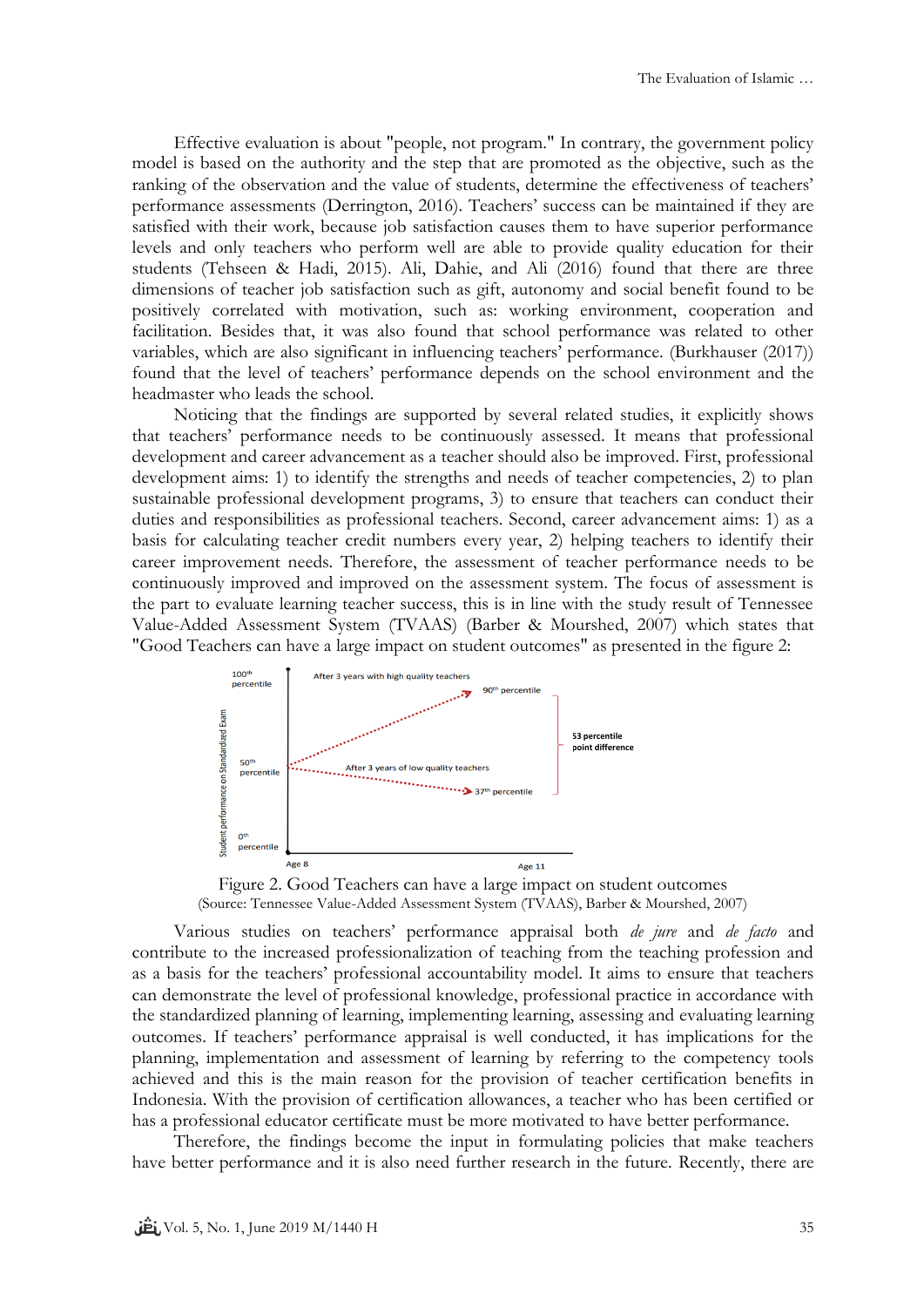some researches which evaluate the performance of teachers as an evaluation of fundamental reformation and has changed the distribution of teachers' performance level [\(Kraft &](#page-12-16)  [Gilmour, 2017\)](#page-12-16). Almost all countries have designed and adopted the evaluation system of teachers' [\(Steinberg & Donaldson, 2016\)](#page-13-9). Some practitioners of education keep their focus on the evaluation system in assessing teachers' performance [\(Mehta & Fine, 2015\)](#page-12-17). The performance standard should be formulated as the guidance in the evaluation or the performance assessment, by comparing all aspects of performance, what things that are expected and what things that are achieved. The gap in that condition demands a systematic study about the performance of teachers who have certain specifications. The performance of a teacher can be seen and measured based on the specification/criterion of competency which should be had by every teacher.

## **CONCLUSION**

The finding of this research shows that although the performance of Islamic education teachers in Gorontalo Province is good, the improvement on their performance should be done. The teacher learning planning should be improved in selecting methods/strategies of learning, selecting media and learning source and also composing the assessment component in evaluating the learning. In the component of selecting method/strategy of learning from 66 teachers, there were still 31% of them who were not able to choose appropriate method/learning strategies. In the component of selecting media and learning source, there were still 33% of teachers who did not use media and supporting learning source. Then, in the component of learning evaluation, there were also still 33% of teachers who did not complete the lesson plan with the appropriate assessment related to learning materials, and accompanied by assessment rubric.

Meanwhile, in the implementation of learning, teachers should improve their ability in conducting elaboration activity, assessment process. There were still 35% of teachers who were unable to properly conduct elaboration activity, and there were still 40% of teachers who were unable to properly do assessments and also did not conduct further programs in learning. Therefore, it is suggested that criteria of Islamic education teachers should be improved and also the revision of administrative assessment procedure through training and workshop are needed. Therefore, Ministry of Religion should have its own standard in assessing the performance of Islamic education teachers in addition to the standard set by the valid guidance proposed by Ministry of National Education. The e valuation of the performance of Islamic education teachers should be supported by all education stakeholders to be more actively involved in supervising the teachers' performance supported by the valid instrument in periodically assessing teachers' performance. On the other hand, Islamic education teachers should maximize their performance through the giving of profession and certification allowances

### **BIBLIOGRAPHY**

- <span id="page-11-1"></span>Akiri, A. A. (2013). Effects of Teachers' Effectiveness on Students' Academic Performance in Public Secondary Schools; Delta State-Nigeria. *Journal of Educational and social Research, 3*(3), 105-111. doi: 10.5901/jesr.2013.v3n3p105
- <span id="page-11-2"></span>Ali, A. Y. S., Dahie, A. M., & Ali, A. A. (2016). Teacher Motivation and School Performance, the mediating Effect of Job Satisfaction: Survey from Secondary Schools in Mogadishu. *International Journal of Education and Social Science, 3*(1), 24-38.
- <span id="page-11-0"></span>Asyafah, A. (2014). Research Based Instruction in The Teaching of Islamic Education. *SpringerPlus, 3*(1), 755. doi: https://doi.org/10.1186/2193-1801-3-755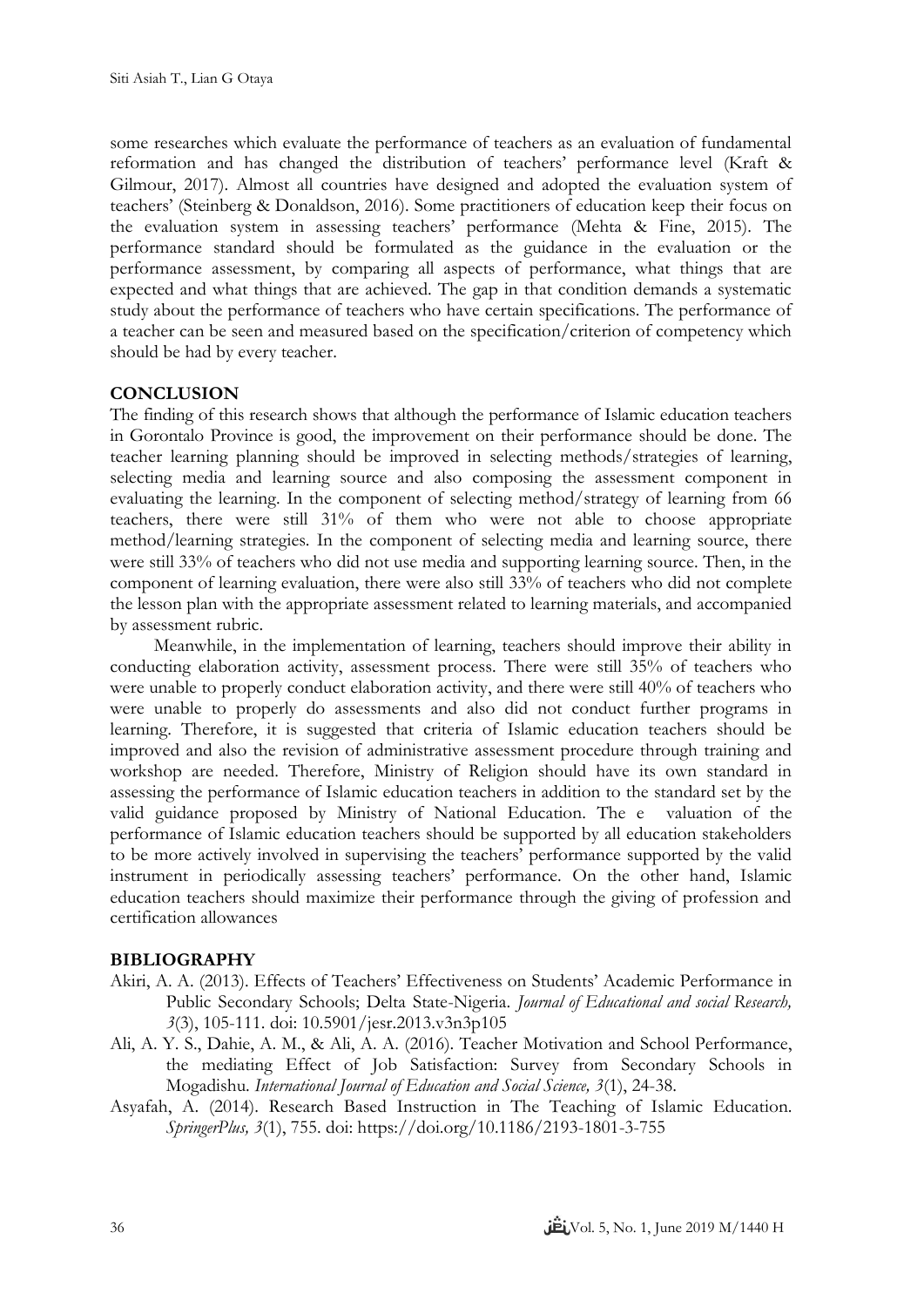- <span id="page-12-12"></span>Atteberry, A., Loeb, S., & Wyckoff, J. (2015). Do First Impressions Matter? Predicting early career teacher effectiveness. *AERA Open, 1*(4), 1–23. doi: 10.1177/2332858415607834
- <span id="page-12-1"></span>Barber, M. and Mourshed, M. (2007). *How the World's Best Performing Schools Come Out on Top*. London: McKinsey and Company.
- Blazar, D., & Kraft, M. A. (2017). Teacher and Teaching Effects on Students' Attitudes and Behaviors. *Educational evaluation and policy analysis, 39*(1), 146-170.
- Bhataramedia.com. (2017). Info Terbaru Guru Honorer 2017. Retrived from https://www.bhataramedia.com/12579/info-terbaru-guru-honorer-2017/2017/06/16/
- <span id="page-12-15"></span>Burkhauser, S. (2017). How Much Do School Principals Matter When It Comes To Teacher Working Conditions? *Educational evaluation and policy analysis, 39*(1), 126-145.
- <span id="page-12-5"></span>Chang, M. C., Shaeffer, S., Al-Samarrai, S., Ragatz, A. B., De Ree, J., & Stevenson, R. (2013). *Teacher Reform in Indonesia: The Role of Politics and Evidence in Policy Making*. Washington Dc: International Bank for Reconstruction and Development /The World Bank.
- <span id="page-12-11"></span>Cohen, J., & Goldhaber, D. (2016). Building a More Complete Understanding of Teacher Evaluation Using Classroom Observations. *Educational Researcher, 45*(6), 378-387.
- Constitution of Republic of Indonesia Number 14 Year 2005
- <span id="page-12-4"></span>Dee, T. S., & Wyckoff, J. (2015). Incentives, Selection, and Teacher Performance: Evidence from IMPACT. *Journal of Policy Analysis and Management, 34*(2), 267-297.
- <span id="page-12-14"></span>Derrington, M. L. (2016). Implementing Teacher Evaluation: Lattice of Leadership. *Journal of Research on Leadership Education, 11*(2), 181-199.
- <span id="page-12-2"></span>Dinama, B., Jeremiah, K., Sihlupheki-Jorowe, B., Keakantse, M., Kemoabe, R., Kgaswe, B., . . . Sebina, O. (2016). Students' Academic Performance in Religious Education: A Case of Selected Schools in Botswana. *International Journal of Learning, Teaching and Educational Research, 15*(12), 67-83.
- <span id="page-12-13"></span>Duflo, E., Dupas, P., & Kremer, M. (2015). School Governance, Teacher Incentives, and Pupil–Teacher Ratios: Experimental Evidence from Kenyan Primary Schools. *Journal of Public Economics, 123*, 92-110.
- <span id="page-12-0"></span>Faryadi, Q. (2015). An Islamic Perspective of Teaching Philosophy: A Personal Justification. *Journal of Research*  $\mathcal{O}$  *Method in Education, 5(6), 49-60.*
- <span id="page-12-3"></span>Fryer, R. G. (2013). Teacher Incentives and Student Achievement: Evidence from New York City Public Schools. *Journal of Labor Economics, 31*(2), 373-407.
- <span id="page-12-8"></span>Kartomo, A. I., & Slameto, S. (2016). Evaluasi Kinerja Guru Bersertifikasi. *Kelola: Jurnal Manajemen Pendidikan, 3*(2), 219-229.
- <span id="page-12-7"></span>Khodijah, N. (2013). Kinerja Guru Madrasah dan Guru Pendidikan Agama Islam Pasca Sertifikasi di Sumatera Selatan. *Jurnal Cakrawala Pendidikan, 5*(1), 91-102.
- <span id="page-12-16"></span>Kraft, M. A., & Gilmour, A. F. (2017). Revisiting the Widget Effect: Teacher Evaluation Reforms and The Distribution of Teacher Effectiveness. *Educational Researcher, 46*(5), 234-249.
- <span id="page-12-10"></span>Loeb, S., Miller, L. C., & Wyckoff, J. (2015). Performance Screens for School Improvement: The Case of Teacher Tenure Reform in New York City. *Educational Researcher, 44*(4), 199-212.
- <span id="page-12-9"></span>Mardapi, D. (2017). *Pengukuran, Penilaian, dan Evaluasi Pendidikan (Edisi 2)*. Yogyakarta: Parama Publishing.
- <span id="page-12-17"></span>Mehta, J., & Fine, S. (2015). Bringing Values Back In: How Purposes Shape Practices in Coherent School Designs. *Journal of Educational Change, 16*(4), 483-510.
- <span id="page-12-6"></span>Melati, F. K. (2013). Pengaruh Sertifikasi Guru dan Motivasi Kerja Guru Terhadap Kinerja Guru SMA N 5 Surakarta. *Jupe-Jurnal Pendidikan Ekonomi, 2*(1), 71-82.